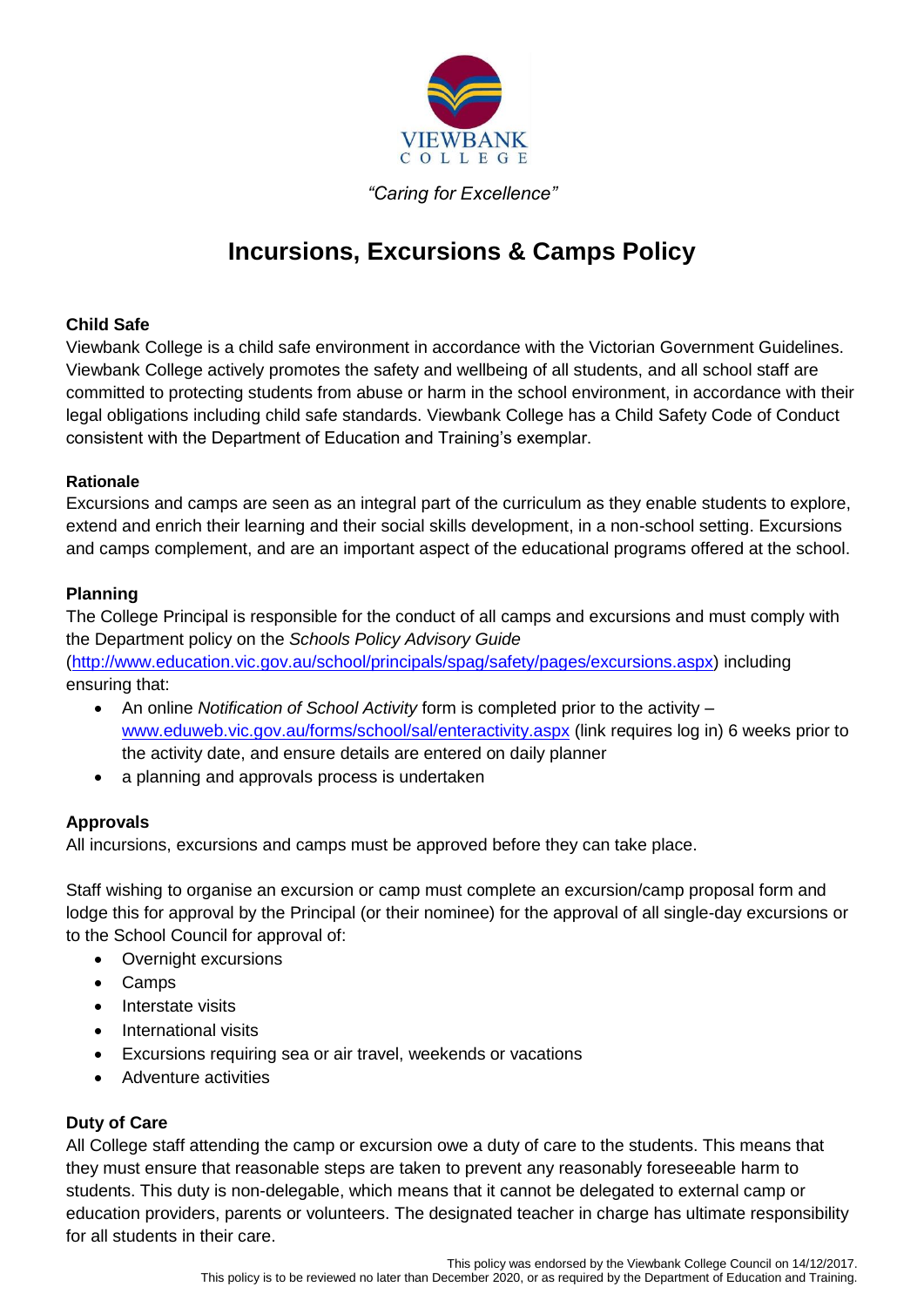External education providers and para-professionals must have appropriate certification (e.g. Working with Children's Registration) and ensure that supervision guidelines are followed.

Prior to the camp or excursion parent/carers should be made aware that DET does not provide student accident cover and that, they need to make their own arrangements for cover.

## **First Aid**

At least one member of staff responsible for each group of students will hold an appropriate first aid qualification. For adventure activities, the minimum acceptable level of first aid training is the senior first aid certificate (often referred to as a level 2 first aid qualification) or its competency based equivalent HLTAID003 Apply First Aid.

For remote activities, a higher level of first aid training is required appropriate to the setting, such as Wilderness First Aid or its competency based equivalent THHGHS11A Manage casualty in a remote area.

Staff must also have a first aid kit appropriate to the excursion location and activities undertaken.

## **Students with Disabilities**

Students should not be denied attendance to any excursion or camp because of disability or medical condition. Parents and carers will be consulted about reasonable adjustments that may be implemented by the school to enable the student to safely attend the excursion or camp.

The College Principal will ensure that appropriate emergency and risk management planning is undertaken for students with disabilities attending excursions and camps.

## **Overseas Travel**

The [Smartraveller](http://www.smartraveller.gov.au/) website is the Australian Government, Department of Foreign Affairs and Trade (DFAT), travel advisory and consular assistance service. This site also provides useful travel information and tips.

Viewbank College will ensure that they:

- comply with any DFAT travel advice current for the proposed location;
- subscribe to receive automatic travel advice updates from the Smartraveller website both prior to the excursion and when overseas;
- review their risk assessment if there are any changes to the DFAT travel advice.

The cost of medical and hospital treatment is high in some countries; therefore, Viewbank College recommends that all students and staff take out travel and medical insurance for the entire overseas trip.

## **Emergency Notifications and Communications**

In the event of an emergency, to ensure information is provided to emergency services, Viewbank College will notify the:

- DET of any approved school camp or excursion at least three weeks beforehand using the [Student Activity Locator online form.](https://www.eduweb.vic.gov.au/forms/school/sal/Default.asp) A user guide has been developed to help schools complete the online form, see: **Student Activity Locator - User Guide**
- [Department of Foreign Affairs and Trade](https://www.orao.dfat.gov.au/orao/weborao.nsf/Homeform?Openform) (DFAT) of overseas travel plans so that DFAT can help staff and students remain safe and secure while overseas.

Parents or carers will be advised of the telephone numbers (both during and outside school hours) for the designated school contact person in the event of an emergency.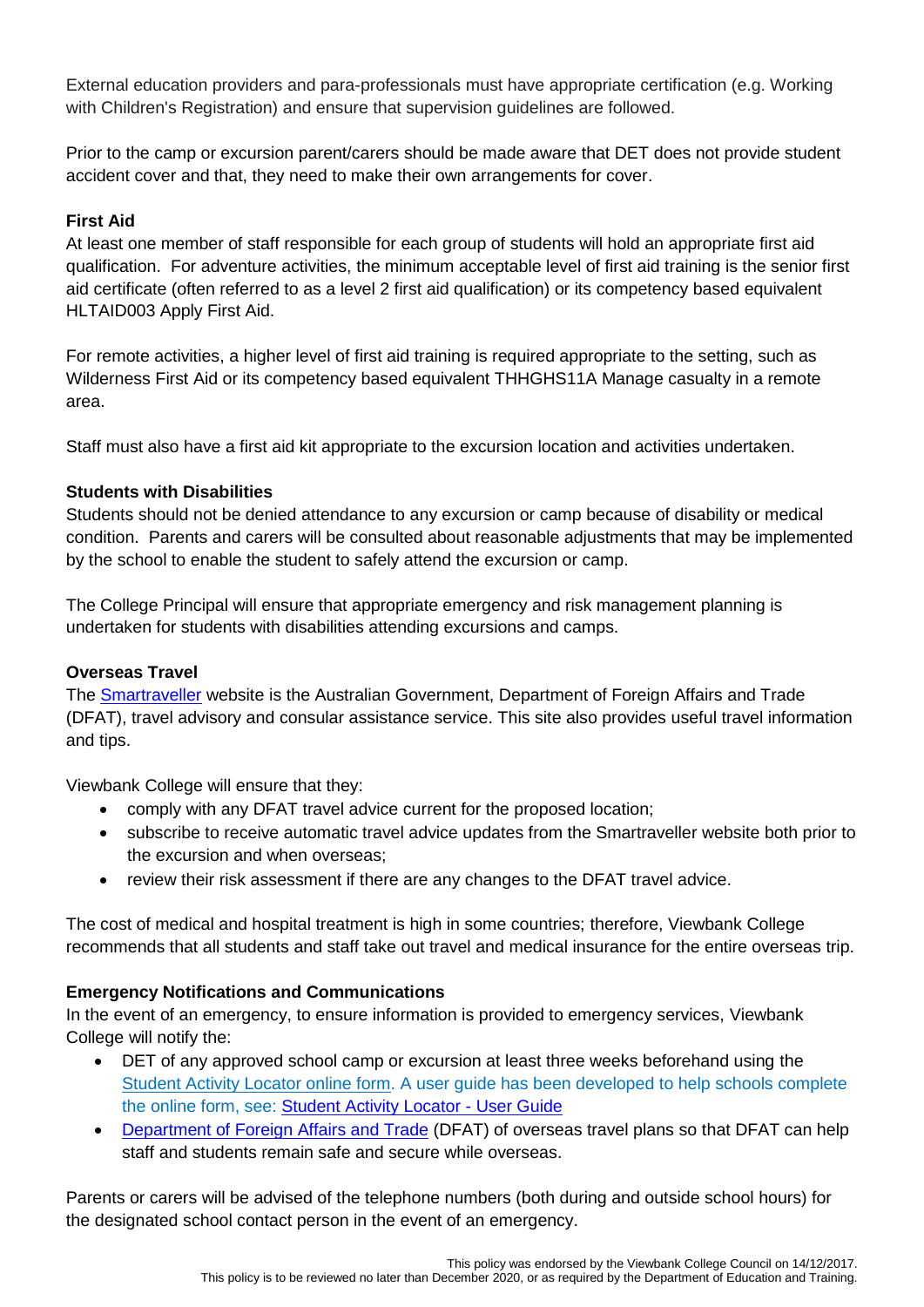Arrangements for communicating with parents in the event of an emergency, cancellation or recall of the excursion will be made.

Consent forms will remain at the school with the designated school contact person and copies of each form will be taken on the excursion by the teacher in charge.

In the event of an emergency, accident or injury:

- staff on the excursion will:
	- $\circ$  take emergency action as documented in the excursion and camp's emergency and risk management plan
	- o immediately notify the school principal
- the Principal will make arrangements for the Department's Security Services Unit to be telephoned on 9589 6266.

## **Fire Danger or Ban**

The Principal may need to cancel excursions and camps at short notice on days of extreme fire danger or total fire ban. On such days, the Security Services Unit liaises with fire authorities to obtain up to date information for communication to schools that may be affected by wildfire, including schools with students attending camps in areas affected by wildfire. If an excursion is not cancelled, special fire safety precautions will be required.

When required, Viewbank College will follow the Department's emergency management (bushfires) procedures for off-site activities.

## **Risk Management**

An assessment of excursion risks will be undertaken in accordance with Department guidelines - Planning – [Managing Risk.](http://www.education.vic.gov.au/school/principals/health/Pages/outdoorrisk.aspx)

For excursions requiring College Council approval, an excursion risk assessment plan will be completed which includes consideration of risks across the entire excursion (including transportation, activities undertaken and excursion venues). Venue managers and activity providers should be consulted in the preparation of the school's risk management plan, and where appropriate, the risk management plans of venues or activity providers should be used to inform the school risk assessment process.

## **Implementation**

- Information regarding student participation in camps and excursions will be published to parents and students at the beginning of each school year
- In rare cases where student behaviour would put the student, other students, or staff at risk, the College Principal or Assistant Principals will make the final decision as to whether a student is able to participate in an excursion, incursion or camp
- Students must follow College requirements regarding uniform. Students will not be permitted to participate if they have not fulfilled the requirements as outlined by the organising teacher. Excursions and incursions will generally require that full school uniform is worn unless special permission is obtained from the School Principal or Assistant Principals
- All students must provide written or electronic (Compass) parent consent **strictly 3 business days** prior to the event to be eligible to attend. Late permission will not be accepted.
- Payment must be made **strictly 3 business days** prior to the event to be eligible to attend. Parents/students experiencing financial or other hardship should make contact with the Business Manager or Assistant Principal and confidential, special arrangements may be put in place to support the student's participation in the event
- For extended tours and camps, payment schedules must be strictly met or the student's place on tour may be forfeited. Any monies already paid to a third party provider may not be able to be refunded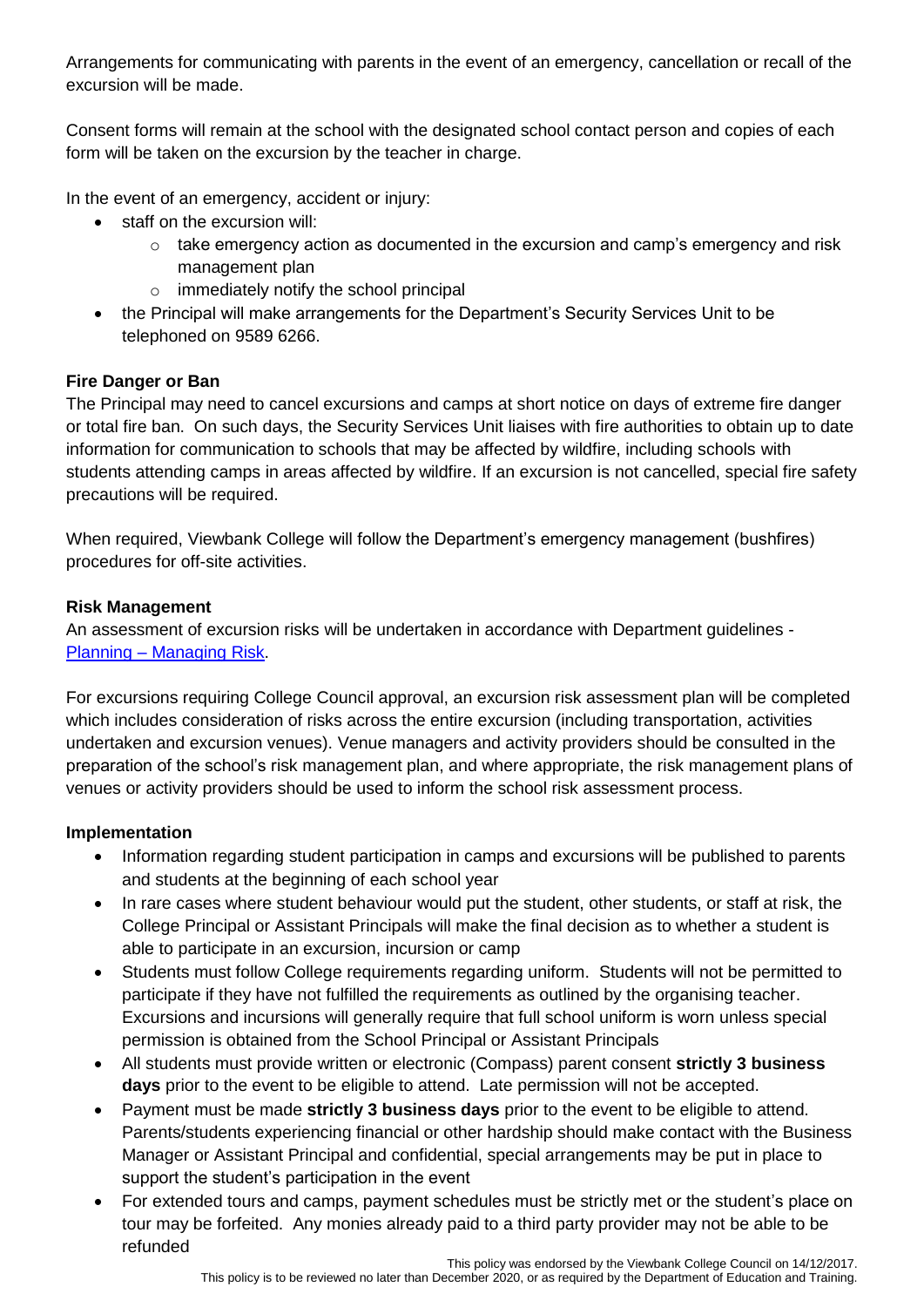- Participation in optional extended tours and camps is conditional on there being no outstanding payments due for any items other than non-compulsory school levies
- All VCE students must complete a VCE Release Form, signed by all subject teachers and Year Level Wellbeing Leader **strictly 2 business days** prior to the event if the event is an *optional one*. The completed form must be submitted to the organising teacher prior to the day of the event or students will not be permitted to attend
- It is the responsibility of parents to ensure that the College is provided with up to date medical information that may affect their child and that any medications to be administered by staff are in date and given to organising staff with written instructions prior to the commencement of any excursion or activity
- Normal College rules and expectations apply to any student participating in an incursion, excursion or camp. Any student who brings the good name of the College into disrepute, or breaks College rules, while participating in incursions, excursions or camps may have their right to participate in future events removed for a period of time. This is at the discretion of the College Principal or Assistant Principals in consultation with the Year Level Wellbeing Leader
- Only College Principal and Assistant Principals are able to make exemptions to this Policy
- Incursions, excursions and camps may be cancelled due to insufficient numbers at the College discretion.

## **Payments**

All efforts will be made not to exclude students simply for financial reasons. Parents experiencing financial difficulty, who wish for their children to attend an excursion, are invited to discuss alternative arrangements with the Principal.

All families will be given sufficient time to make payments for excursions. Parents will be provided with permission forms and excursion information clearly stating payment finalisation dates. Children whose payment have not been finalised at least 3 business days prior to the departure date will not be allowed to attend unless alternative payment arrangements have been organised with the Principal.

## **Teacher Responsibilities**

Teachers participating in an excursion and/or camps will:

- understand the purpose of the program and its connection to student learning
- be aware of their supervisory responsibilities throughout the program
- know who is the nominated member of staff who will provide first aid if required
- know the exact location of students they are responsible for at all times including during travel.

## In addition, the nominated **Teacher-in-charge** will:

- know the exact location of students at all times including during travel
- maintain a record of telephone contacts for the supervising staff accompanying the excursion
- know who the school contact person is and their phone number
- have a copy of the names of family contacts for all students and staff on the excursion
- have copies of the parental approval and medical advice forms for those students on the excursion
- maintain a copy of the completed approval form (including all attachments) submitted to the school council, see: [Approval pro forma](http://www.education.vic.gov.au/Documents/school/principals/safety/approvalform.docx) (Appendix B)
- have submitted a notification of school activity using the Student Activity Locator online form three weeks prior to the excursion, see: [Student Activity Locator online form](http://www.education.vic.gov.au/school/principals/health/Pages/outdoorroleteacher.aspx) (EduMail password required)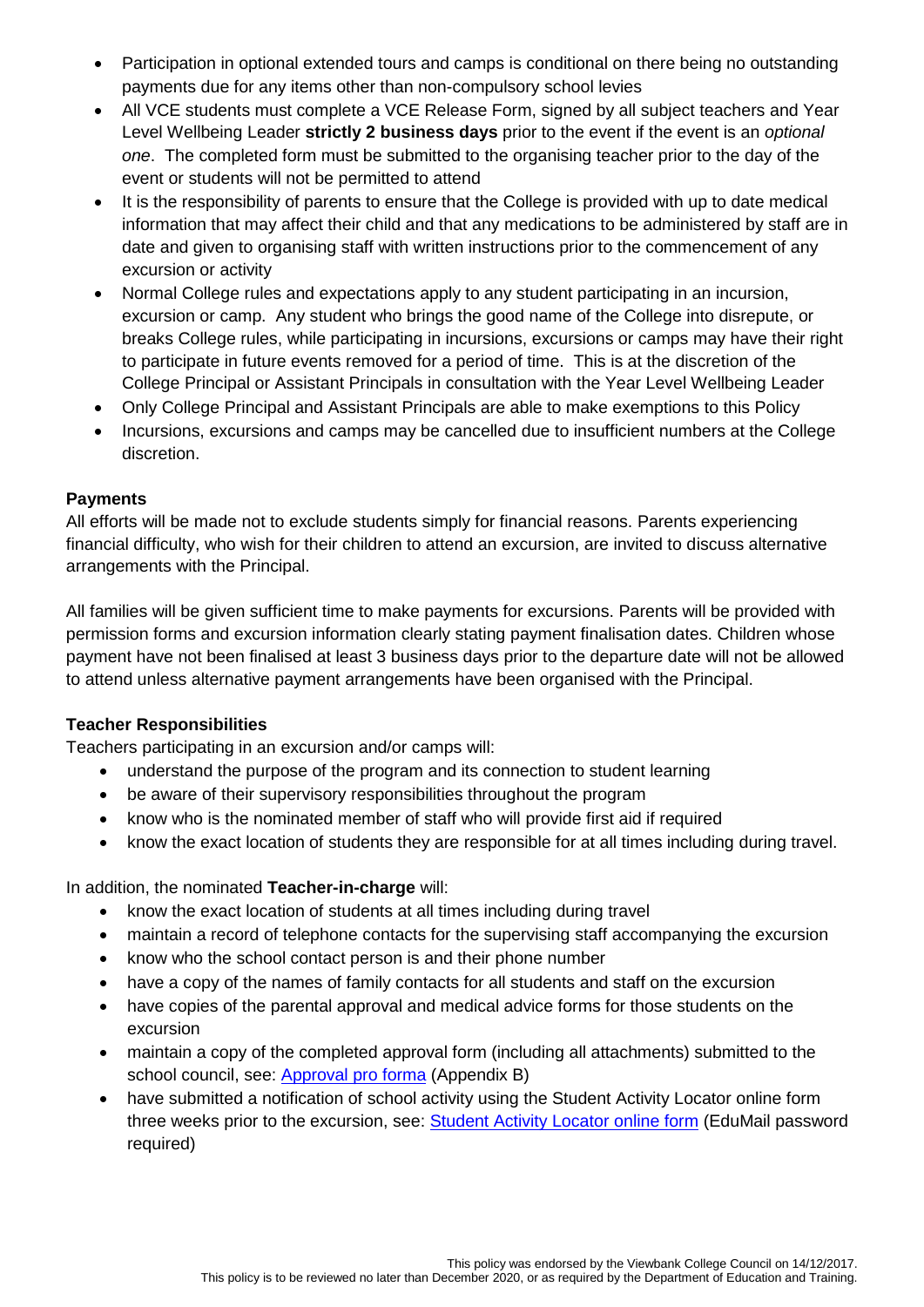## **Student Behaviour**

Disciplinary measures apply to students on camps and excursions consistent with **the Viewbank College Student Engagement Policy**. In extreme cases the camp or excursion staff, following consultation with, and the approval of, the principal or their nominee, may determine that a student should return home during a camp or excursion.

In such circumstances, the parent/carer will be advised:

- Of the circumstance associated with the decision to send the student home
- Of the time when the parents/carers may collect their child from the camp or excursion
- Of the anticipated time that the student will arrive home
- Of any costs associated with the student's return which will be the responsibility of the parents/carers

## **Links and Appendices**

The Key Links which are connected with this policy are sourced through: DEECD School Policy Advisory Guide - [Excursion and](http://www.education.vic.gov.au/school/principals/spag/safety/Pages/excursions.aspx#mainContent) Activities

Appendices which are connected with this policy are:

- Appendix A: Student/Teacher Ratios
- Appendix B: Excursions Approval Pro-forma
- Appendix C: Explanatory Notes to DEECD Excursion Approval Proforma

## **Evaluation**

This policy will be reviewed as part of the College's review cycle or when new information is provided by DET.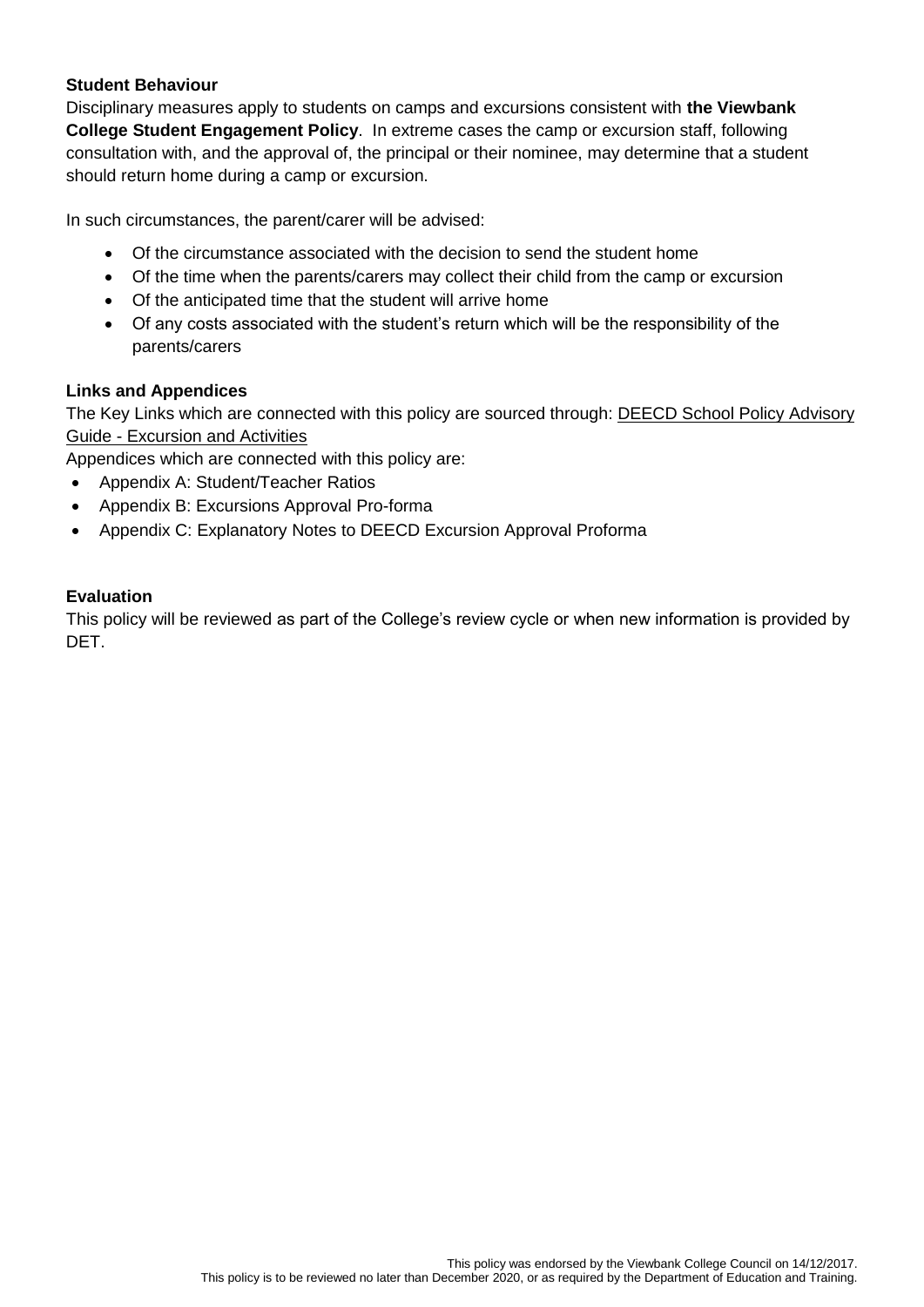## **APPENDIX A**

## **Student / Teacher Ratios**

Click on the hyperlink to take you to the SPAG for all relevant information and the current staff – student ratios for the following outdoor activities.

| <b>Abseiling and Rock Climbing</b><br><b>Abseiling Walls and Artificial Climbing Walls</b><br>http://www.education.vic.gov.au/school/principal<br>s/health/Pages/outdoorabseilpeople.aspx<br>http://www.education.vic.gov.au/school/principal<br>s/health/Pages/outdoorclimb.aspx | <b>Rock Climbing</b><br>http://www.education.vic.gov.au/school/principals/h<br>ealth/Pages/outdoorclimbrock.aspx |
|-----------------------------------------------------------------------------------------------------------------------------------------------------------------------------------------------------------------------------------------------------------------------------------|------------------------------------------------------------------------------------------------------------------|
| <b>Bushwalking</b>                                                                                                                                                                                                                                                                | <b>Ropes Course Challenge</b>                                                                                    |
| http://www.education.vic.gov.au/school/principal                                                                                                                                                                                                                                  | http://www.education.vic.gov.au/school/principals/h                                                              |
| s/health/Pages/outdoorwalk.aspx                                                                                                                                                                                                                                                   | ealth/Pages/outdoorrope.aspx                                                                                     |
| <b>Camping - Overnight</b>                                                                                                                                                                                                                                                        | <b>Sailing (Small Boats - Dinghies, Catamarans)</b>                                                              |
| http://www.education.vic.gov.au/school/principal                                                                                                                                                                                                                                  | http://www.education.vic.gov.au/school/principals/h                                                              |
| s/health/Pages/outdoorcamp.aspx                                                                                                                                                                                                                                                   | ealth/Pages/outdoorsail.aspx                                                                                     |
| <b>Canoeing and Kayaking</b>                                                                                                                                                                                                                                                      | <b>Snorkelling</b>                                                                                               |
| http://www.education.vic.gov.au/school/principal                                                                                                                                                                                                                                  | http://www.education.vic.gov.au/school/principals/h                                                              |
| s/health/Pages/outdoorcanoe.aspx                                                                                                                                                                                                                                                  | ealth/Pages/outdoorsnorkel.aspx                                                                                  |
| <b>Cross Country Skiing</b>                                                                                                                                                                                                                                                       | <b>Scuba Diving</b>                                                                                              |
| http://www.education.vic.gov.au/school/principal                                                                                                                                                                                                                                  | http://www.education.vic.gov.au/school/principals/h                                                              |
| s/health/Pages/outdoorskicountry.aspx                                                                                                                                                                                                                                             | ealth/Pages/outdoorscuba.aspx                                                                                    |
| <b>Cycling</b>                                                                                                                                                                                                                                                                    | <b>Sea Kayaking</b>                                                                                              |
| http://www.education.vic.gov.au/school/principal                                                                                                                                                                                                                                  | http://www.education.vic.gov.au/school/principals/h                                                              |
| s/health/Pages/outdoorcycle.aspx                                                                                                                                                                                                                                                  | ealth/Pages/outdoorkayak.aspx                                                                                    |
| <b>Downhill Skiing and Snowboarding</b>                                                                                                                                                                                                                                           | <b>Surfing</b>                                                                                                   |
| http://www.education.vic.gov.au/school/principal                                                                                                                                                                                                                                  | http://www.education.vic.gov.au/school/principals/h                                                              |
| s/health/Pages/outdoorskidown.aspx                                                                                                                                                                                                                                                | ealth/Pages/outdoorsurf.aspx                                                                                     |
| <b>Horse Riding</b>                                                                                                                                                                                                                                                               | <b>Swimming - Recreational</b>                                                                                   |
| http://www.education.vic.gov.au/school/principal                                                                                                                                                                                                                                  | http://www.education.vic.gov.au/school/principals/h                                                              |
| s/health/Pages/outdoorride.aspx                                                                                                                                                                                                                                                   | ealth/Pages/outdoorswim.aspx                                                                                     |
| <b>Orienteering</b>                                                                                                                                                                                                                                                               | <b>Water Skiing</b>                                                                                              |
| http://www.education.vic.gov.au/school/principal                                                                                                                                                                                                                                  | http://www.education.vic.gov.au/school/principals/h                                                              |
| s/health/Pages/outdoororient.aspx                                                                                                                                                                                                                                                 | ealth/Pages/outdoorwaterski.aspx                                                                                 |
| <b>Rafting</b>                                                                                                                                                                                                                                                                    | <b>Windsurfing</b>                                                                                               |
| http://www.education.vic.gov.au/school/principal                                                                                                                                                                                                                                  | http://www.education.vic.gov.au/school/principals/h                                                              |
| s/health/Pages/outdoorraft.aspx                                                                                                                                                                                                                                                   | ealth/Pages/outdoorwindsurf.aspx                                                                                 |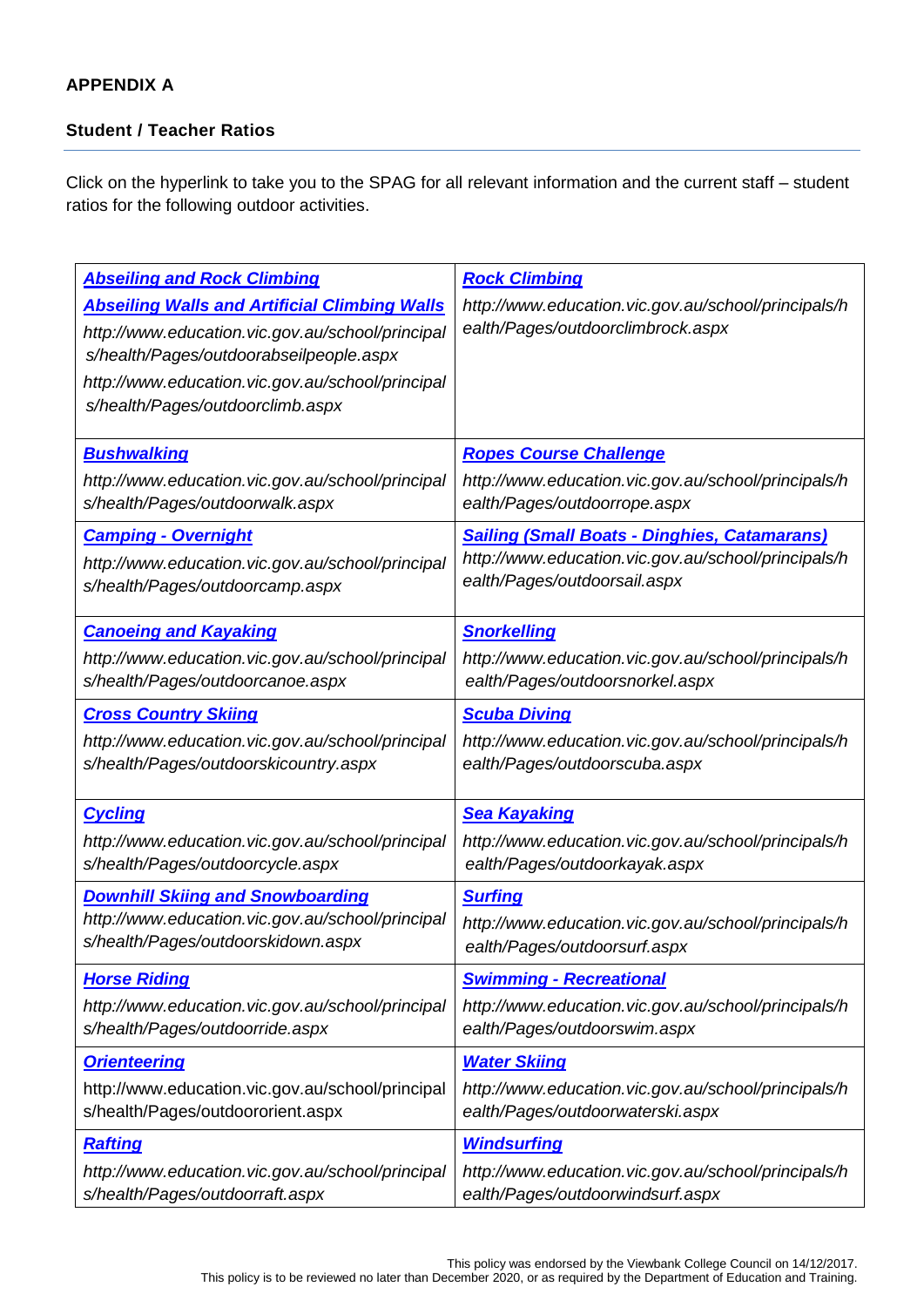## **Proforma for all Excursions and Activities Requiring School Council Approval**

## **Department of Education & Training**

This proforma details minimum requirements for school council approval. It must be submitted to the Principal for school council approval prior to the excursion.

All information on this proforma is required. Add attachments if necessary.

School councils are responsible for approving:

- overnight excursions
- camps
- interstate/overseas visits
- excursions requiring sea or air travel
- excursions involving weekends or vacations
- **•** adventure activities

Complete the [Student Activity Locator online form](https://www.eduweb.vic.gov.au/forms/school/sal/Default.asp) three weeks prior to the excursion. Sections with an \* have explanatory notes included at the end of this document.

**Ensure you have the most current version of this template** Download from the [Safety Guidelines for Education Outdoors](http://www.education.vic.gov.au/school/principals/health/Pages/outdoor.aspx) website at:

<http://www.education.vic.gov.au/school/principals/health/Pages/outdoor.aspx>

### **PROGRAM NAME, YEAR, LOCATION, DATE(S), TEACHER-IN-CHARGE**

|  | Name of program: |
|--|------------------|
|--|------------------|

**Year level(s)**:

**Location(s)**:

**\* Date(s)**:

**Name of teacher-in-charge**:

### **\* EDUCATIONAL PURPOSE**

### **PROGRAM DETAILS**

### **\* Program outline, including:**

- *– Detailed daily itinerary (including morning, afternoon and evening activities)*
- *– Supervision strategy for all aspects of the itinerary*
- *– Alternative program in the event of changed circumstances*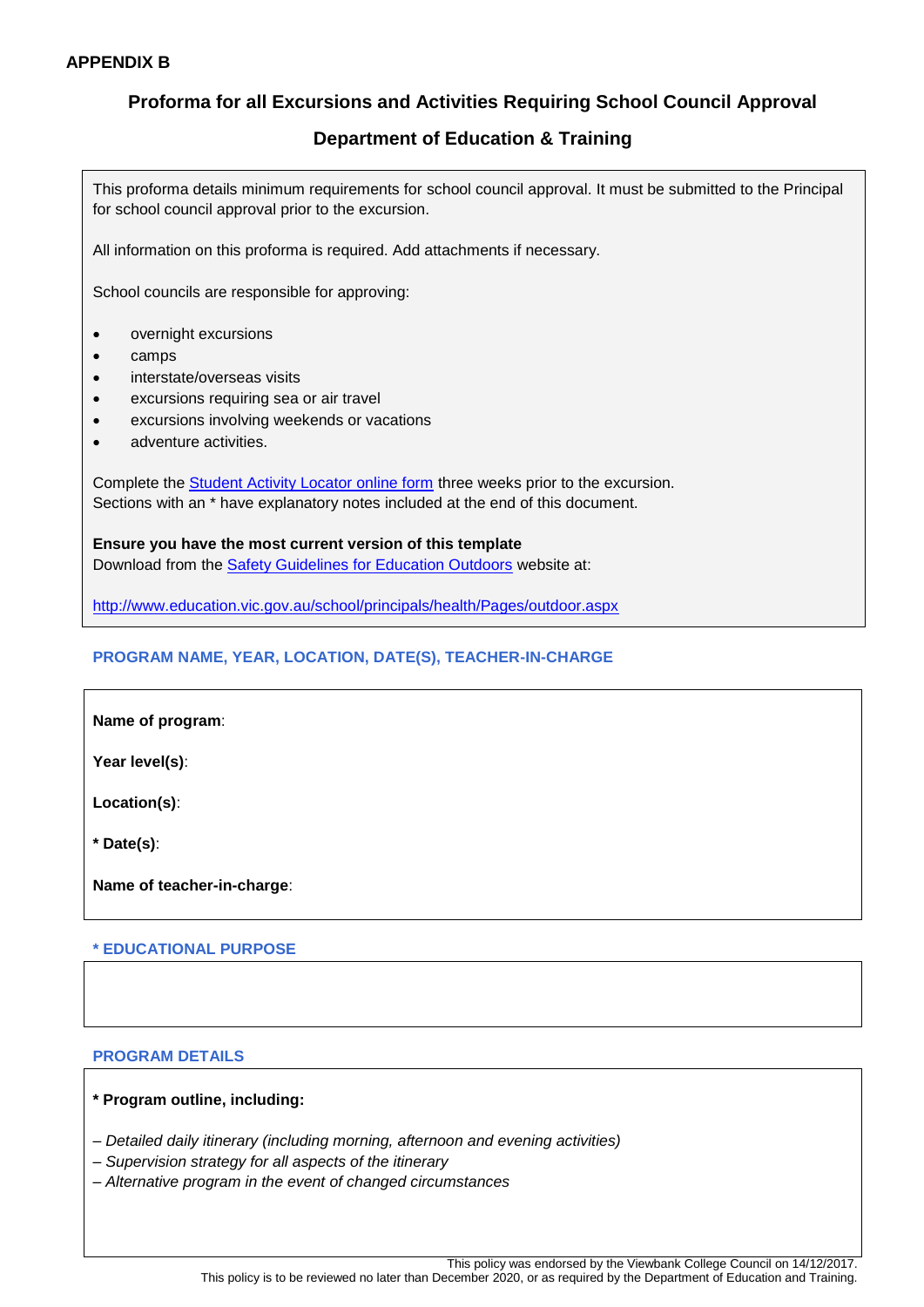| * Overnight accommodation                                                                        |       |  |
|--------------------------------------------------------------------------------------------------|-------|--|
| Type of accommodation                                                                            |       |  |
| Accredited residential campsites Tents/camping                                                   | Other |  |
| Physical location. For example, name, address, or map and grid reference.                        |       |  |
|                                                                                                  |       |  |
| Contact phone number(s):<br>- Residential campsite (if applicable)<br>- Staff mobiles<br>- Other |       |  |

### **Adventure activities**

 $\mathbf{r}$ 

| Tick the adventure activities that have been planned to occur during the program:                                   |                                                                                                                                    |                                                                                                                                   |  |  |
|---------------------------------------------------------------------------------------------------------------------|------------------------------------------------------------------------------------------------------------------------------------|-----------------------------------------------------------------------------------------------------------------------------------|--|--|
| Abseiling<br>Canoeing/kayaking - low<br>Cycling<br>Orienteering<br>Sailing<br>Snow activities<br>Water skiing       | Base camping<br>$\Box$ Challenge ropes course $-$ high<br>Horse riding<br>Rafting<br><b>SCUBA</b> diving<br>Surfing<br>Windsurfing | <b>Bushwalking</b><br>$\Box$ Challenge ropes course<br>Indoor rock climbing<br>Rock climbing<br>Snorkelling<br>Swimming<br>Other: |  |  |
| The conduct of each activity will comply with the requirements outlined in the Safety Guidelines for that activity. |                                                                                                                                    |                                                                                                                                   |  |  |
| Staff providing instruction activities have read the relevant safety quidelines $\Box$ YES                          |                                                                                                                                    |                                                                                                                                   |  |  |



**A risk management plan for the excursion must be completed and attached with this submission.** Guidance on the risk management process is available in the section of the website called Planning - [Managing Risk.](http://www.education.vic.gov.au/school/principals/health/Pages/outdoorrisk.aspx)

| * Transport arrangements                                                                                                                           |
|----------------------------------------------------------------------------------------------------------------------------------------------------|
| Internal External Both                                                                                                                             |
| Type of transports and seating capacity:                                                                                                           |
| Will a member of the supervising staff be driving students? $\Box$ Yes $\Box$ No<br>If yes, list driver(s).                                        |
| Approximate distance between school and destination:                                                                                               |
| All transport requirements comply with the advice in the School Policy and Advisory Guide, Transporting<br>Students and VicRoads regulations. TYES |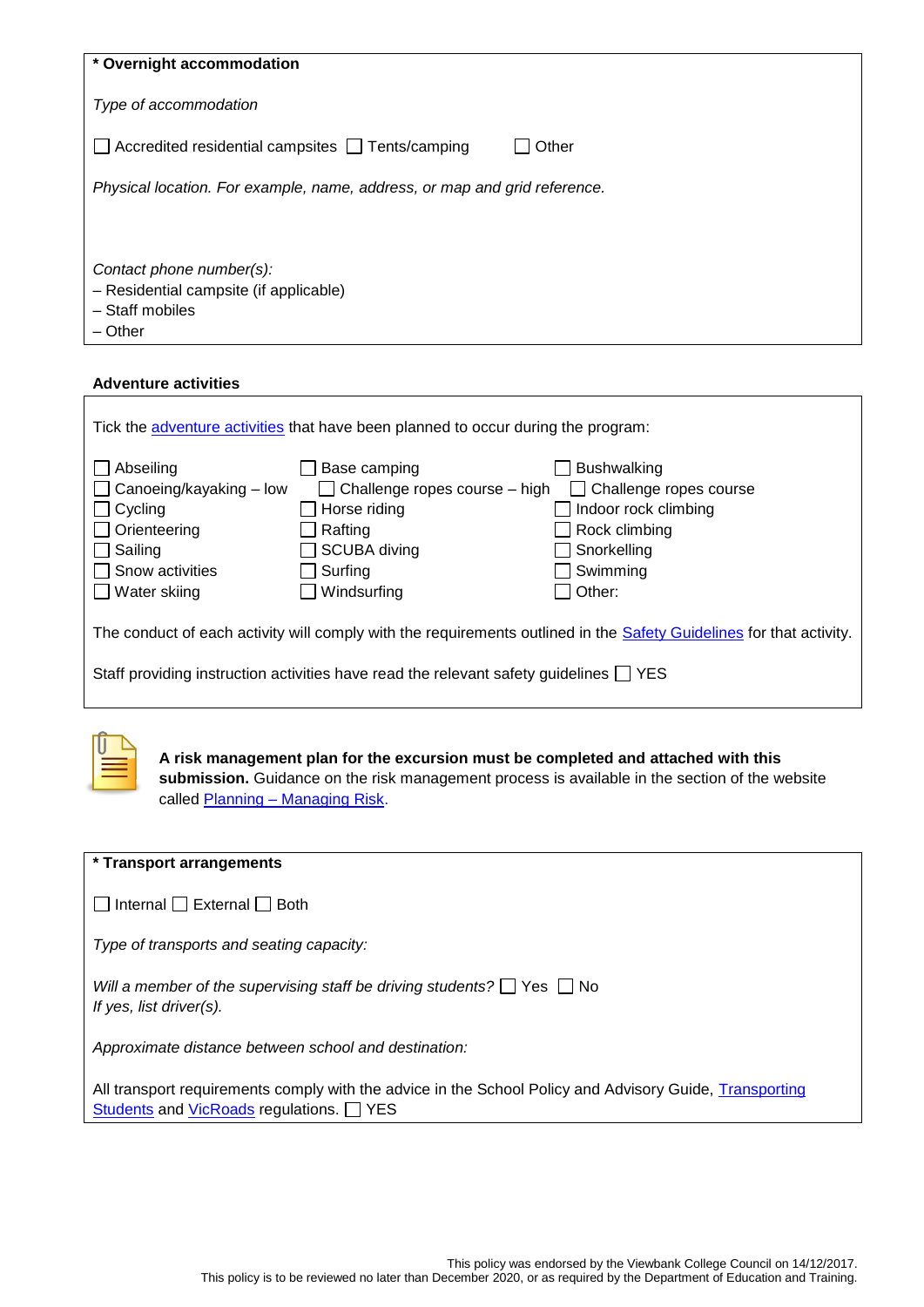| <b>Budget</b>                        |                                                                                   |  |
|--------------------------------------|-----------------------------------------------------------------------------------|--|
| <b>INCOME</b>                        | <b>EXPENDITURE</b>                                                                |  |
| <b>Student Fees</b><br>Other income: | Transport<br>Food<br>Accommodation<br>Staffing<br>Equipment<br>Other expenditure: |  |
| <b>Total income:</b>                 | <b>Total expenditure</b>                                                          |  |

### **STUDENTS AND STAFF**

### **Students**

Number of female students:

Number of male students:

List required [student preparation,](http://www.education.vic.gov.au/school/principals/health/Pages/outdoorresprepare.aspx) if any:

### **\* Supervising staff**

Where possible all staff members including teachers, school support staff, parents, volunteers and external contractors should be listed. Indicate those who have a current first aid qualification. Indicate staff members with first aid and CPR training including the qualification or certification held.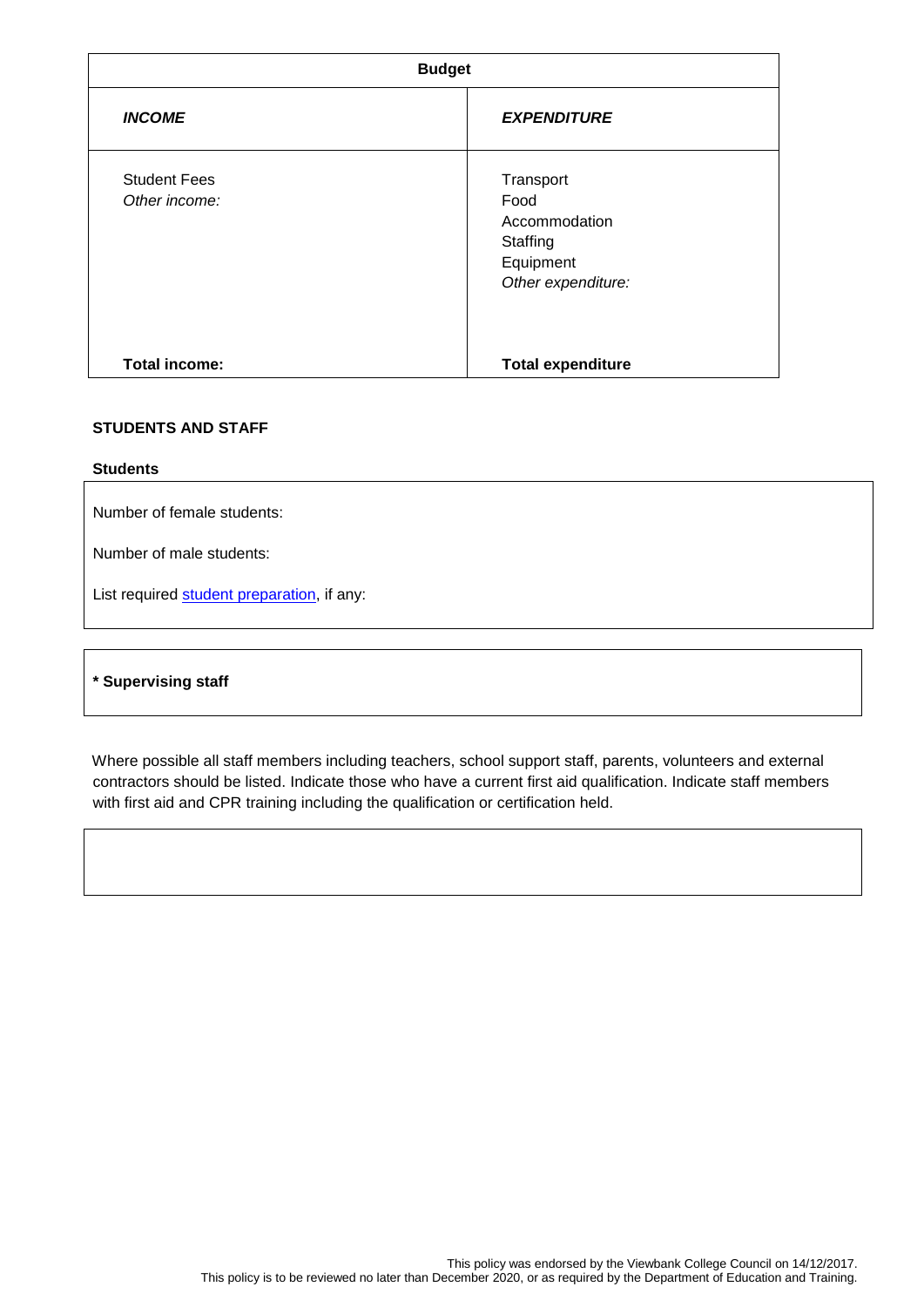### **DOCUMENTATION TO BE LODGED PRIOR TO DEPARTURE**

Copies of the following completed documents will be lodged with the principal or nominee and the designated school contact, before the program commences.

| Signed informed consent from parents/guardians<br>Completed medical form for all students and staff<br>Detailed itinerary with specific locations and contact numbers<br>A copy of map(s), including map name, access routes and grid references if required<br>Staff and student equipment and clothing lists<br>Group equipment list(s) if necessary<br>A supervision plan that outlines staffing allocations for activities and for non-programmed periods.<br>This may form part of the detailed itinerary. It must maintain at least the minimum prescribed staffing for<br>adventure activities.<br>Completed staffing details proforma<br>Risk management plan<br>Emergency response plan, including contacts for police, ambulance, doctor, hospital, fire brigade, 24-hour<br>school emergency contact number. This is to be held by staff on the excursion and by the nominated school<br>contact person<br>Other school-specific information: |        |      |  |
|----------------------------------------------------------------------------------------------------------------------------------------------------------------------------------------------------------------------------------------------------------------------------------------------------------------------------------------------------------------------------------------------------------------------------------------------------------------------------------------------------------------------------------------------------------------------------------------------------------------------------------------------------------------------------------------------------------------------------------------------------------------------------------------------------------------------------------------------------------------------------------------------------------------------------------------------------------|--------|------|--|
| Acknowledgement by the teacher-in-charge that all required documentation indicated on this form will be<br>completed prior to the program starting.                                                                                                                                                                                                                                                                                                                                                                                                                                                                                                                                                                                                                                                                                                                                                                                                      |        |      |  |
| Teacher-in-charge:                                                                                                                                                                                                                                                                                                                                                                                                                                                                                                                                                                                                                                                                                                                                                                                                                                                                                                                                       |        |      |  |
| Name                                                                                                                                                                                                                                                                                                                                                                                                                                                                                                                                                                                                                                                                                                                                                                                                                                                                                                                                                     | Signed | Date |  |
| Acknowledgement of receipt of approval proforma for activities requiring school council approval.<br>Principal:                                                                                                                                                                                                                                                                                                                                                                                                                                                                                                                                                                                                                                                                                                                                                                                                                                          |        |      |  |
| Name                                                                                                                                                                                                                                                                                                                                                                                                                                                                                                                                                                                                                                                                                                                                                                                                                                                                                                                                                     | Signed | Date |  |
| Approved and minuted at a school council meeting on<br><b>School Council President:</b>                                                                                                                                                                                                                                                                                                                                                                                                                                                                                                                                                                                                                                                                                                                                                                                                                                                                  |        |      |  |
| Name                                                                                                                                                                                                                                                                                                                                                                                                                                                                                                                                                                                                                                                                                                                                                                                                                                                                                                                                                     | Signed | Date |  |